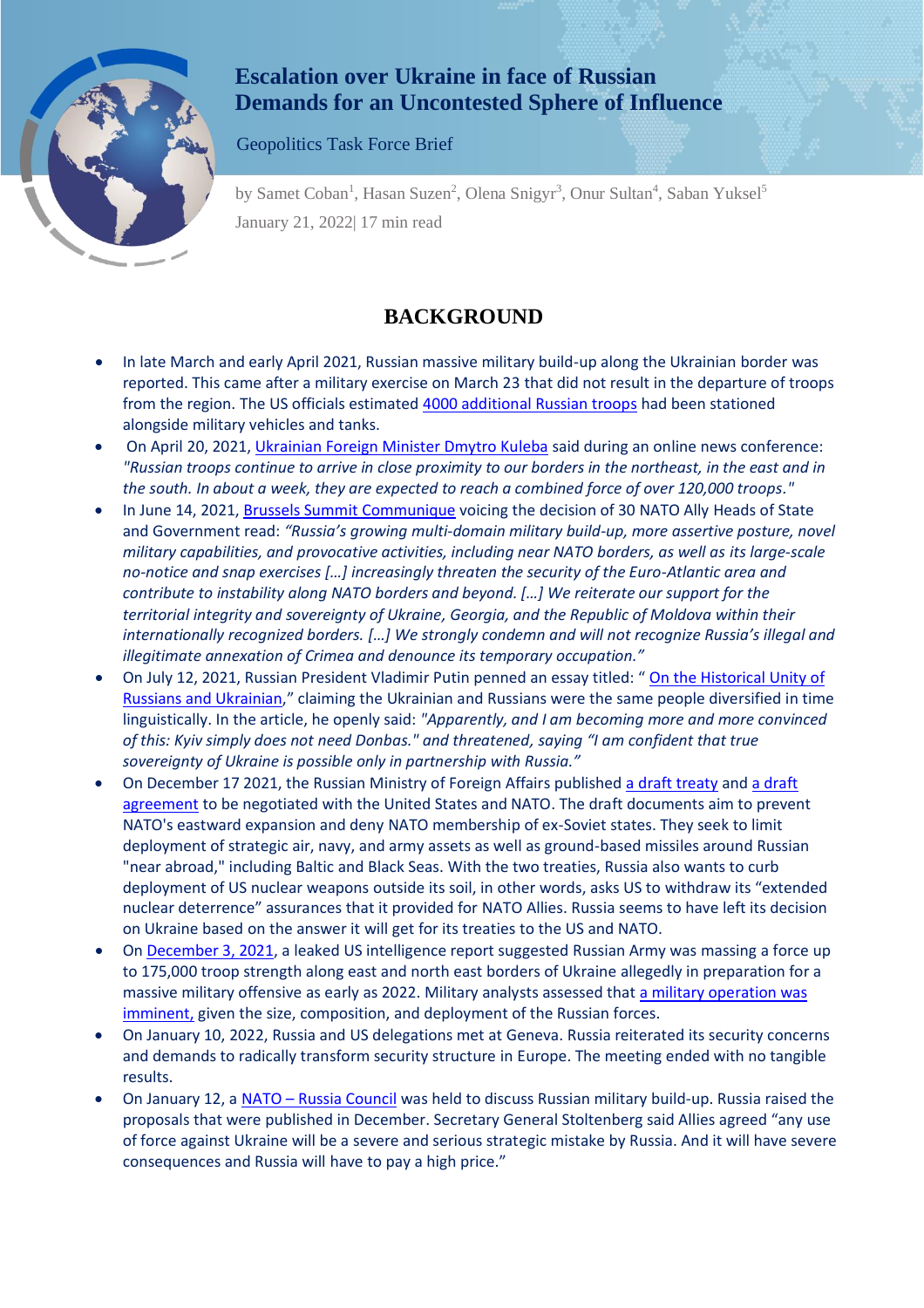

• On January 17, Russia began moving units to Belarus, Ukraine's northern neighbour, joint military exercises, named United Resolve. In case Russia starts incursion, its forces in Belarus will need to move less than 100 km along the Dnieper River to reach Kyiv.

# **ANALYSIS**

## **1. NATO Strategic Solidarity with Ukraine: Testing Waters**

Relations between NATO and Ukraine go back to the early 1990s, right after Ukraine gained its independence in 1991. Ukraine joined the North Atlantic Cooperation Council in 1991 and the Partnership for Peace programme in 1994. NATO – Ukraine Commission was established in 2007. Since then, Ukraine became NATO's valued partner. NATO supported westward looking Ukraine with a number of mechanisms (some of which can be found on [NATO portal\)](https://www.nato.int/cps/en/natohq/topics_37750.htm). In return, Ukraine actively participated in almost all NATO missions and operations (KFOR, ISAF, RSM, NTM-I, Active Endeavour, Ocean Shield and Sea Guardian) conducted after Cold War.

In line with NATO's three-decade-long enlargement strategy, [2008 Bucharest Summit Declaration](https://www.nato.int/cps/en/natolive/official_texts_8443.htm) explicitly stated that Ukraine will (eventually) become a NATO member alongside Georgia (Article 23). Russia's immediate response was to invade Abkhazia and South Ossetia after 2008 Russo – Georgian War.

Ukraine waited its turn since some sort of balance of power was struck between Russia and the West after Orange Revolution under the rule of Viktor Yanukovych and Yulia Tymoshenko. However, Euromaidan protests, leaning Ukraine more towards Europe removed Yanukovych from power. Russia, once again, intervened by annexing Crimea, and invading Donbas (Donetsk and Luhansk regions).

The Russian intervention was a pivotal moment in modern European history. This was the first time after WWII that a European country's territorial integrity was lost by force. Russia ended Fukuyama's end of history illusion by making clear where its red line crossed. Having invested in Ukraine for decades both economically and politically, the West and NATO in particular accepted the Russian challenge. From the outset of the crisis NATO took this crisis as an Article 5 (collective defence) issue because **NATO's eastern flank countries were aware that once Ukraine falls under Russia's control, the next battlefield would be their territory.**

After 2014, NATO in general, and US and UK in particular, fully supported Ukraine's sovereignty and territorial integrity within its internationally recognized borders in every way that they could. Immediately after the annexation of Crimea, NATO suspended all cooperation with Russia, increased its deterrence posture and endorsed a Comprehensive Assistance Package to help Ukraine per decisions taken at the Warsaw Summit in 2016. Military advisors were deployed to the country for providing support on key issues. Command, Control, Communications and Computers (C4), Logistics and Standardisation, Cyber Defence, Medical Rehabilitation, Military Career Transition, Demilitarisation, Radioactive Waste Disposal and Explosive Ordnance Disposal, and Counter-Improvised Explosive Devices were some of the key cooperation areas. Besides, Trust Funds were founded and led by Allies to support Ukraine. The country benefitted from well known NATO programmes such as Defence Education Enhancement (DEEP) and Science for Peace and Security Programmes (SPS).<sup>1</sup>

Till March 2021, Russia was rotating its units permanently deployed around Ukraine and maintaining the force posture. Nevertheless, in March, [it began to deploy additional forces](https://www.washingtonpost.com/politics/2022/01/15/heres-what-we-know-about-russias-military-buildup-near-ukraine/) to the region. Currently, it is assessed that Russia massed around [60 battalion tactical groups](https://www.19fortyfive.com/2021/12/russian-battalion-groups-are-assembling-around-ukraine-what-is-putin-up-to/) (BTGs, there are 168 BTGs available in the Krasnaya Armiya - Red Army), along with support elements around Ukraine. A force of this size corresponds to roughly 85,000 troops, excluding reinforcements deployed in the rear area and pro-Russian militias from

<sup>&</sup>lt;sup>1</sup> For more details, please refer to [NATO's Support to Ukraine Factsheet](https://www.nato.int/nato_static_fl2014/assets/pdf/pdf_2018_11/20181106_1811-factsheet-nato-ukraine-sup.pdf).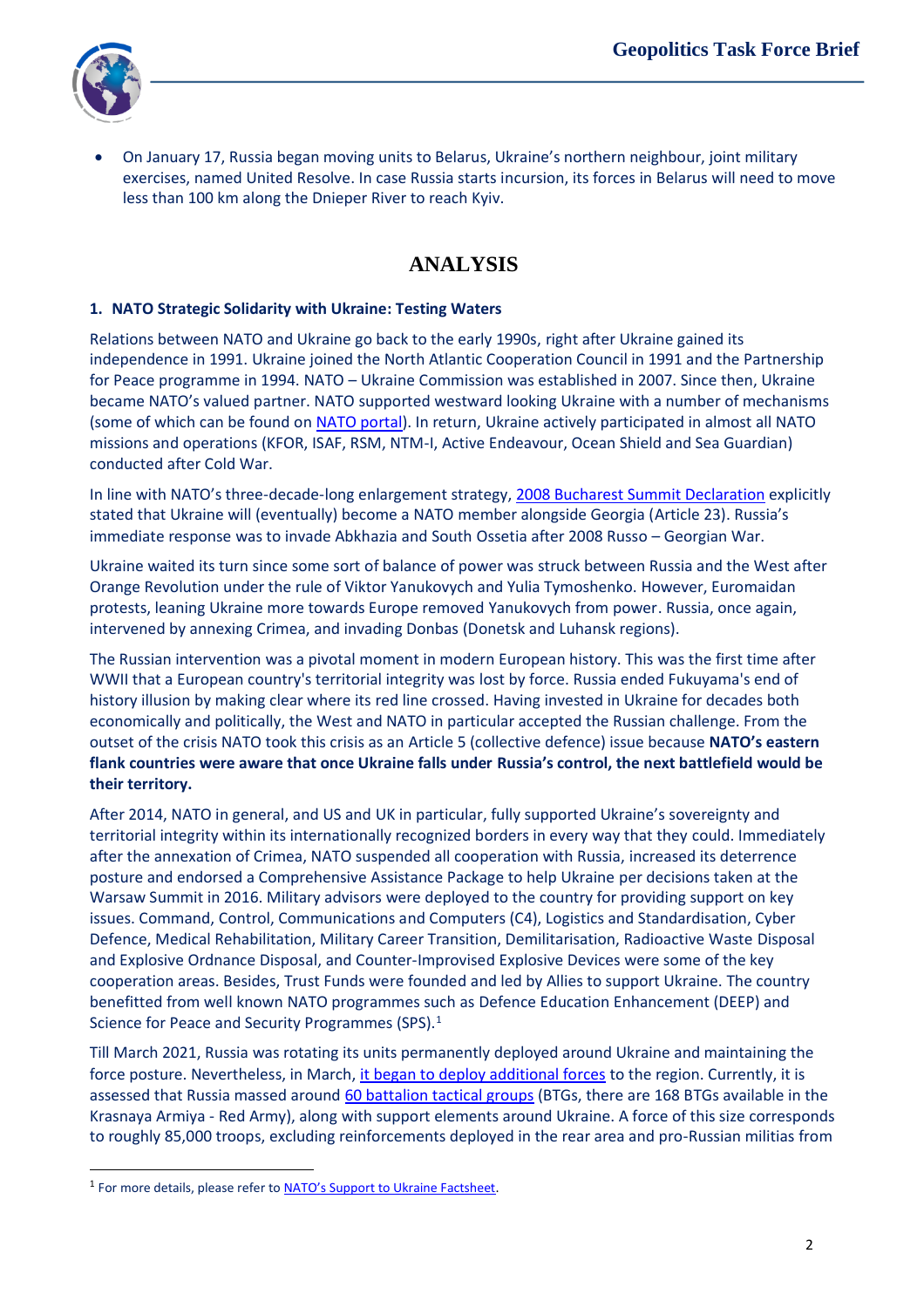

the Donbas region, which is believed to be nearly 15,000 persons. These numbers do not include Navy (Black Sea fleet), Air Force, Special Forces, and other strategic assets to be used in the Ukrainian theatre (or in Western Military District in general) in a possible military operation.

Since Ukraine is not a NATO member, it is not covered by the guarantees enshrined in Article 5 of the Washington Treaty. However, Allies such as US and UK actively support the Ukrainian military by sending equipment and personnel to Ukraine. On the other hand, NATO intensified its political support to Ukraine during the last month. At NATO Foreign Ministerial held in Riga on December 1, 2021, NATO Secretary-General reiterated that NATO's support for Ukraine's and Georgia'[s territorial integrity and sovereignty](https://www.nato.int/cps/en/natohq/news_189154.htm?selectedLocale=en)  remains ''[unwavering](https://www.nato.int/cps/en/natohq/news_189154.htm?selectedLocale=en)''. On December 16 2021, [North Atlantic Council issued a statement](https://www.nato.int/cps/en/natohq/news_190373.htm?selectedLocale=en) calling Russia to immediately de-escalate, pursue diplomatic channels, and abide by its international commitments on transparency of military activities. On the same day Ukrainian President Volodymyr Zelensky visited NATO Secretary-General at the NATO Headquarters.

Russian Ministry of Foreign Affairs published [a draft treaty](https://mid.ru/ru/foreign_policy/rso/nato/1790818/?lang=en) and [a draft agreement](https://mid.ru/ru/foreign_policy/rso/nato/1790803/?lang=en) on December 17 2021, to be negotiated with the United States and NATO respectively. The draft documents aim to prevent NATO's eastward expansion and deny NATO membership of ex-Soviet states. Russia also demands a halt to NATO enlargement. Russia seems to have left its decision on Ukraine based on the answer it will get for its treaties to the US and NATO.

An [extraordinary NATO Foreign Ministerial](https://www.nato.int/cps/en/natohq/news_190516.htm?selectedLocale=en) convened on January 7, 2022, to address Russia's continued military build-up in and around Ukraine and the implications for European security. On January 10 2022, [NATO-Ukraine Commission](https://www.nato.int/cps/en/natohq/news_190540.htm?selectedLocale=en) met where Stoltenberg reiterated NATO's support to Ukraine. On January 12 2022, both [NATO's Chiefs of Defence](https://www.nato.int/cps/en/natohq/news_190648.htm?selectedLocale=en) met virtually and had a session with their Ukrainian and Georgian counterparts. On the very same day, [NATO-Russia Council](https://www.nato.int/cps/en/natohq/news_190643.htm?selectedLocale=en) met without any tangible results.

## **2. What Exactly Does Russia Want? De-Constructing Russian Demands and Their Repercussions**

Putin is cited to have described Ukraine to George Bush at a NATO meeting in Bucharest, saying: *"You don't understand, George, that Ukraine is not even a state. What is Ukraine? Part of its territories is Eastern Europe, but the greater part is a gift from us."* Russia has long considered Ukraine, literally meaning borderland, to be parts of itself, a status that was lost with the disintegration of the Soviet Union. To Russia, Ukraine is never simply a foreign state, as **Henry Kissinger** put it. But it is a guarantor of Russia's territorial integrity, alongside Belarus and Moldova. Therefore, the more Moscow perceives a significant danger of former Soviet countries like Ukraine, Georgia, Belarus, or Moldova moving westward, the more determined it is to undermine, split, and keep the West busy in its efforts for greater integration. From the superpower image perception of Russia, the breakup with Ukraine is a historical blunder and a danger to Russia's status as a great power and its interests. Especially NATO and US involvement in military development of Ukraine is a no go and great offense. This is true even though Ukrainian Armed Forces to be a match for Russian Armed Forces impossible in the foreseeable future.

Further, Russian historical experiences suggest that having some control over its western periphery is a smart option. As seen from Moscow, NATO has been creeping closer and closer to Russia's area of influence, manifesting themselves in the colour revolutions and following events. The reason of Russian fear is not merely about the security risk emanating from proximity of the Western influence, but it is a matter of a fact that such democratic change or as Putin has described ["managed democracy"](https://www.washingtonpost.com/news/monkey-cage/wp/2014/03/02/how-putins-worldview-may-be-shaping-his-response-in-crimea/) could spread easily to the homeland, Russia, and be resulted in a regime change.

For decades, from an economic or interdependency perspective, Russia has relied on Ukrainian pipelines to transport its gas to Central and Eastern European clients. It continues to pay Kyiv billions of dollars in transit costs. It should be noted that one of the terms agreed by Putin in North Stream 2 was that a certain amount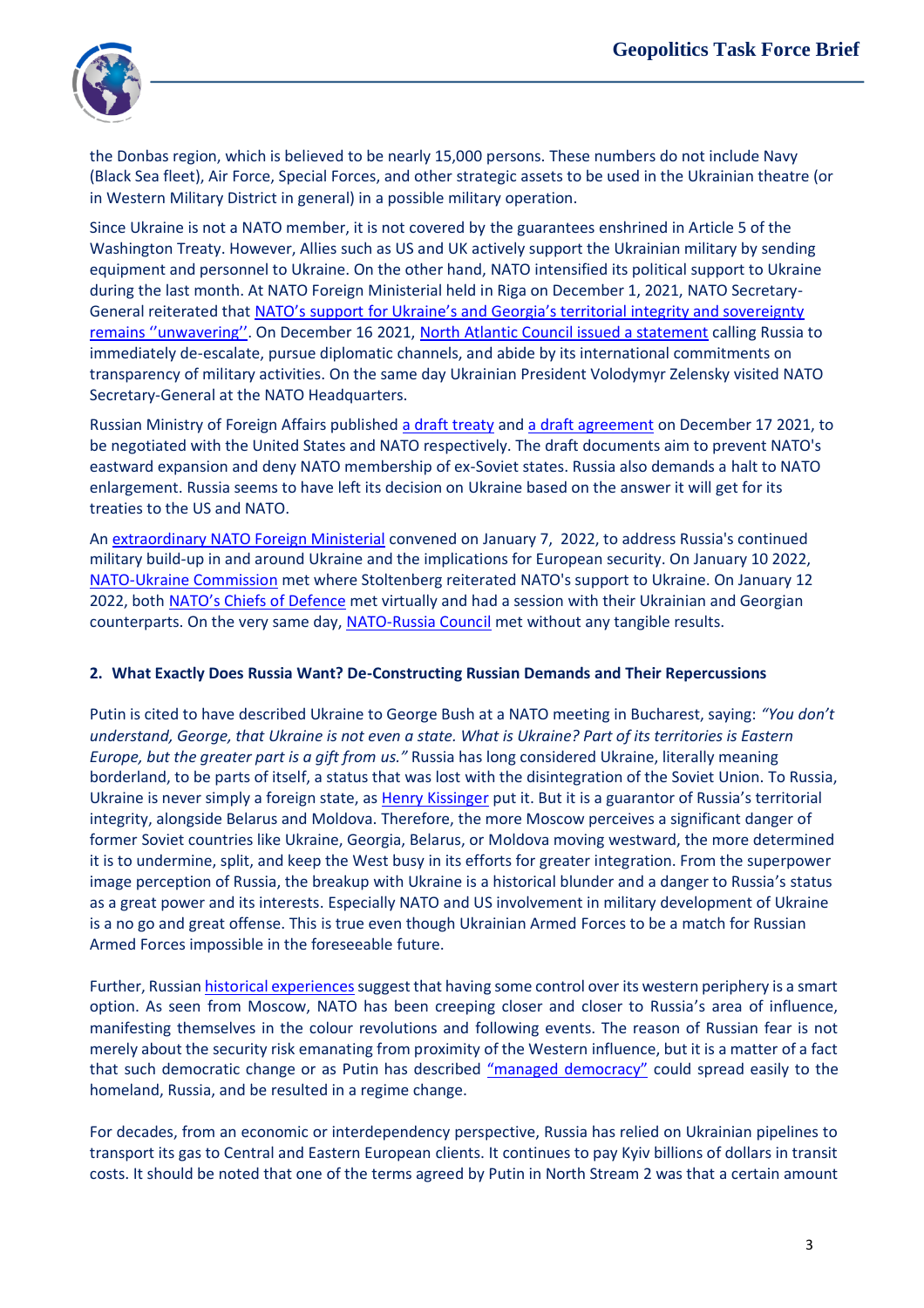

of gas from Russia to Europe would flow through Ukrainian pipelines to help Ukrainian economy with transit fees. On December 20 2019, Russia agreed to five years of volumes of natural gas to flow to Europe through Ukraine.<sup>2</sup> Russia was Ukraine's major [commercial partner](https://reliefweb.int/report/ukraine/ukraine-socio-economic-vulnerability-and-risk-assessment-03-july-2015) for a long time, even though the relationship has deteriorated considerably in recent years. Further, to explain interdependency, it is worth to mention that some Ukrainian businessmen and politicians have formed an [unofficial economic web](https://www.researchgate.net/publication/341894857_Ukraine) with Russia, which is counterproductive to Ukraine's efforts to build an independent judicial system and a free market, fight corruption, reform its energy structure and industrial base, attract foreign investors.

Considering all these issues, Moscow has come to view Ukraine's general political direction o[f critical interest.](https://behorizon.org/russian-political-warfare-against-nato-eu-counteractions/) Today, once again, European security is being severely tested as Putin masses Russian troops on Ukraine's border. Day by day, we are witnessing a rhythm of war louder rather than a path of de-escalation and diplomacy. This picture is exactly what Moscow wants to see until it receives an assurance that Ukraine will never be admitted to NATO and that the alliance's growth in Eastern Europe would be halted. Russia displays that, unlike the Western camp, Russia is ready to take any required action including waging a total war. As Polish Foreign Minister Zbigniew Rau, the OSCE chairman, [warned,](https://edition.cnn.com/2022/01/13/politics/russia-talks-diplomacy-uncertain-thursday-osce/index.html) the "risk of war in the OSCE area is now greater than ever before in the last 30 years." Russia will never hesitate to exploit the Western geopolitical inertia because Moscow knows very well that neither of the Western states will deploy their own troops. Yet, they only provide military aid and diplomatic support.

## **3. What Does Ukraine Want?**

Ukraine wants security and the Ukrainian people wish to preserve freedom of choice and their own identity. Ukrainians have taken necessary lessons from history, and clearly see by experience from the ongoing war with Russia the existential threat approaching to themselves.

It would not be realistic to expect West to fight alongside Ukraine against Russia. Yet, Ukrainians ask for more support to prepare for the potential Russian incursion by increasing resilience thanks to additional security and military assistance — specifically, air and naval defense.

Since 2014, Ukraine has managed to develop its own military capabilities based on Western assistance. Still, it is not comparable to Russian military forces. This more developed armed forces mean higher level of attrition in case of confrontation with Russian Armed Forces. Yet, the authoritarian leadership of the Russian Federation does not feel bound by the potential loss of Russian soldiers' lives, and the by disapproval of the Russian society.

Putin blackmails the US and the other Western countries with the threat of a full-scale conventional conflict in Ukraine - which doesn't mean that there are no aggressive plans of invasion for other countries. Apparent aim is to change the approaches to European and world security. Moscow has succeeded partly in its blackmail which has not only force the US and the Allies to deliberate and respond to Russian promoted doctrines of "spheres of influence" of great powers and the idea of "limited sovereignty" for the neighbours of those great powers, but it has also opened door to negotiations on very important and sensitive issues of the Strategic Stability.

Ukraine's security is directly dependent on the intention of the West to defend its doctrines and values and its unity in this intention. That includes "no spheres of influence" principle and NATO's "open door" policy. These two principles are not about Ukraine's joining NATO but about the sovereign right for any country to choose its destiny.

<sup>&</sup>lt;sup>2</sup> Daniel Yergin, The New Map: Energy, Climate and The Clash of Nations, Penguin Books, 2021, p.107.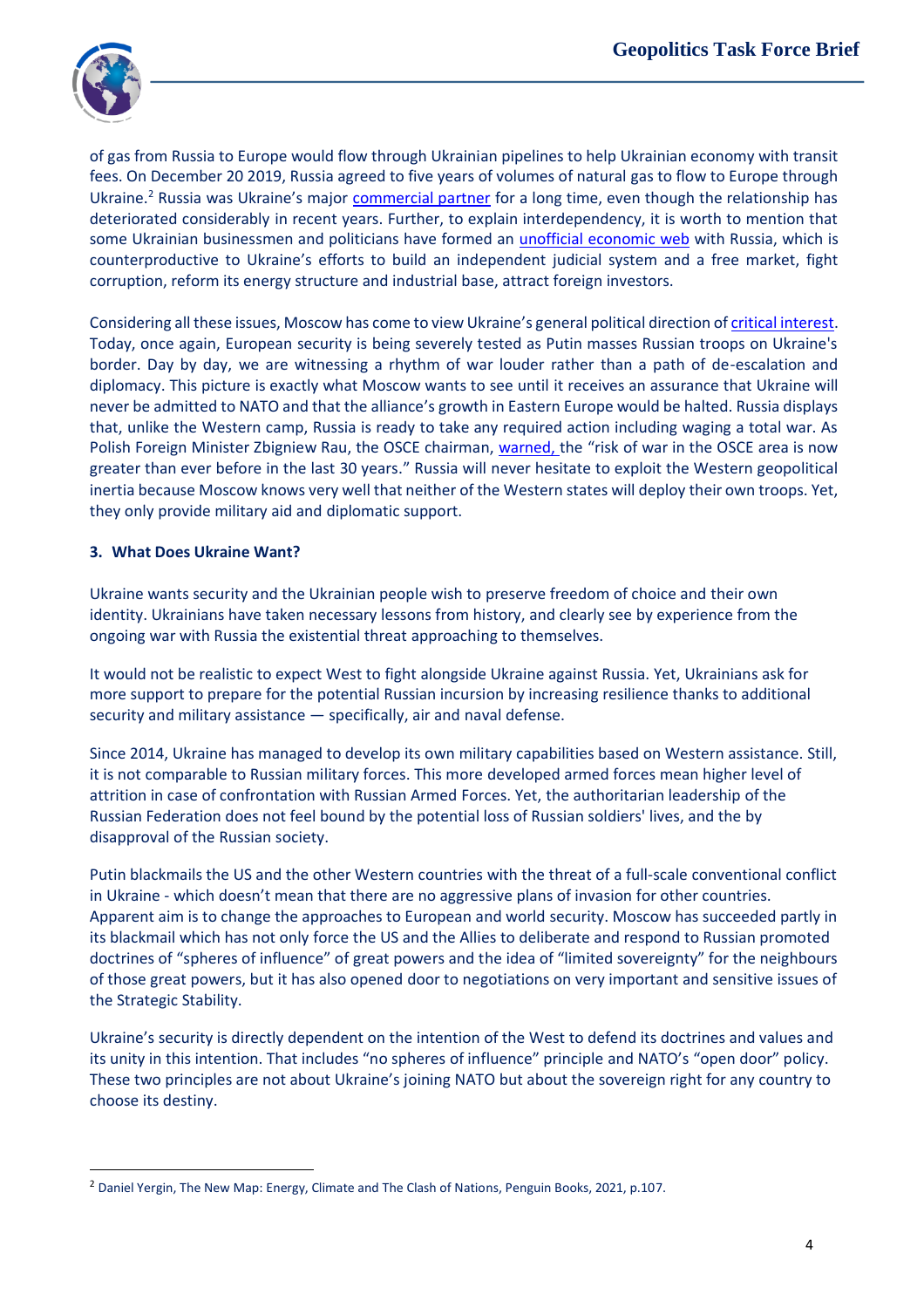

Ukraine needs close cooperation with its allies and partners to choose its own path. Their support and partnership will remind Russia that Ukraine is not alone. Another guiding principle in partnership between the West and Ukraine worth mentioning is "Nothing about Ukraine without Ukraine". Time and history have shown that Ukraine's warnings about Russian policy were not alarmist manifestations but rational and evidence-based positions.

## **4. US and Western Position on the Russian Demands**

In close cooperation with Allies, the current Biden Administration has been leveraging a clear language in showing diplomacy as the optimal way out while exploiting ambiguity on how they will respond to the Russian "propaganda by deed". The White House Press Secretary Jen [Psaki](https://www.ndtv.com/world-news/russia-could-attack-ukraine-at-any-point-us-2715977) said on January 18: "We believe we're now at a stage where Russia could at any point launch an attack on Ukraine. It is the choice of President Putin and the Russians to make whether they are going to suffer severe economic consequences or not." Then she said, "No option is off the table." In his call with President Putin, President [Biden](https://indianexpress.com/article/world/open-warnings-conflicting-demands-how-us-and-russia-are-engaging-7720754/) also leveraged the threat of sanctions "like none Putin's ever seen."

From European side, on January 19, [UK Defence Journal](https://ukdefencejournal.org.uk/third-day-of-british-weapon-flights-to-ukraine/) reported British C-17 transport aircrafts were in their third day of delivering "thousands" of defensive "Next Generation Light Anti-Tank Weapons" or NLAWs to Ukraine. The NLAWs that are produced by Saab single soldier missile systems that rapidly knock out any Main Battle Tank in just one shot by striking it from above, where the armor is the weakest. On January 17, the Defence Secretary, Ben Wallace stated in the House of Commons: "*We have taken the decision to supply Ukraine with light, anti-armour, defensive weapon systems. A small number of UK personnel will also provide early-stage training for a short period of time, within the framework of Operation ORBITAL, before then returning to the United Kingdom. This security assistance package complements the training and capabilities that Ukraine already has, and those that are also being provided by the UK and other Allies in Europe and the United States. Ukraine has every right to defend its borders, and this new package of aid further enhances its ability to do so. Let me be clear: this support is for shortrange, and clearly defensive weapons capabilities; they are not strategic weapons and pose no threat to Russia. They are to use in self-defence and the UK personnel providing the early-stage training will return to the United Kingdom after completing it."*

On January 18, German Foreign Minister Annalena Baerbock, during a joint press conference with her counterpart Foreign Minister Sergey Lavrov said: "The Russian troops' build-up near Ukraine had "no understandable reason" and it was "hard not to take as threat." Referring t[o Europe's fundamental values,](https://www.voanews.com/a/germany-prepared-to-pay-high-economic-price-to-defend-ukraine/6402159.html) she said "Those common rules are the foundation of our common European house. For Germany, they are our basis of existence. Therefore, we have no other option but to defend those common rules, even if this means paying a high economic price." She said even the Nord Stream 2 pipeline was on the table.

On [January](https://www.politico.com/newsletters/national-security-daily/2022/01/19/inside-bidens-meeting-with-the-ukraine-codel-495776) 19, one day after return home from Ukraine, a bipartisan Senate delegation briefed President Biden on their impressions. The Committee informed that the Ukrainians were glad for the President sent them more defensive weapons. President Biden said he cautioned President Putin that "a ground war in Ukraine would cost the Kremlin dearly in blood and treasure." On the same day Secretary of State Anthony Blinken arrived Kyiv where he spoke with Ukrainian President Zelensky, the latter thanking him for the US decision to deliver an additional \$200 million in defensive military aid. On January 20, Blinken will move to Berlin to meet his German counterpart Annalena Baerbock and representatives of the Transatlantic Quad, including France, Germany, the United Kingdom and the United States. The next day on January 21, Blinken will meet his Russian counterpart, Sergey Lavrov in Geneva.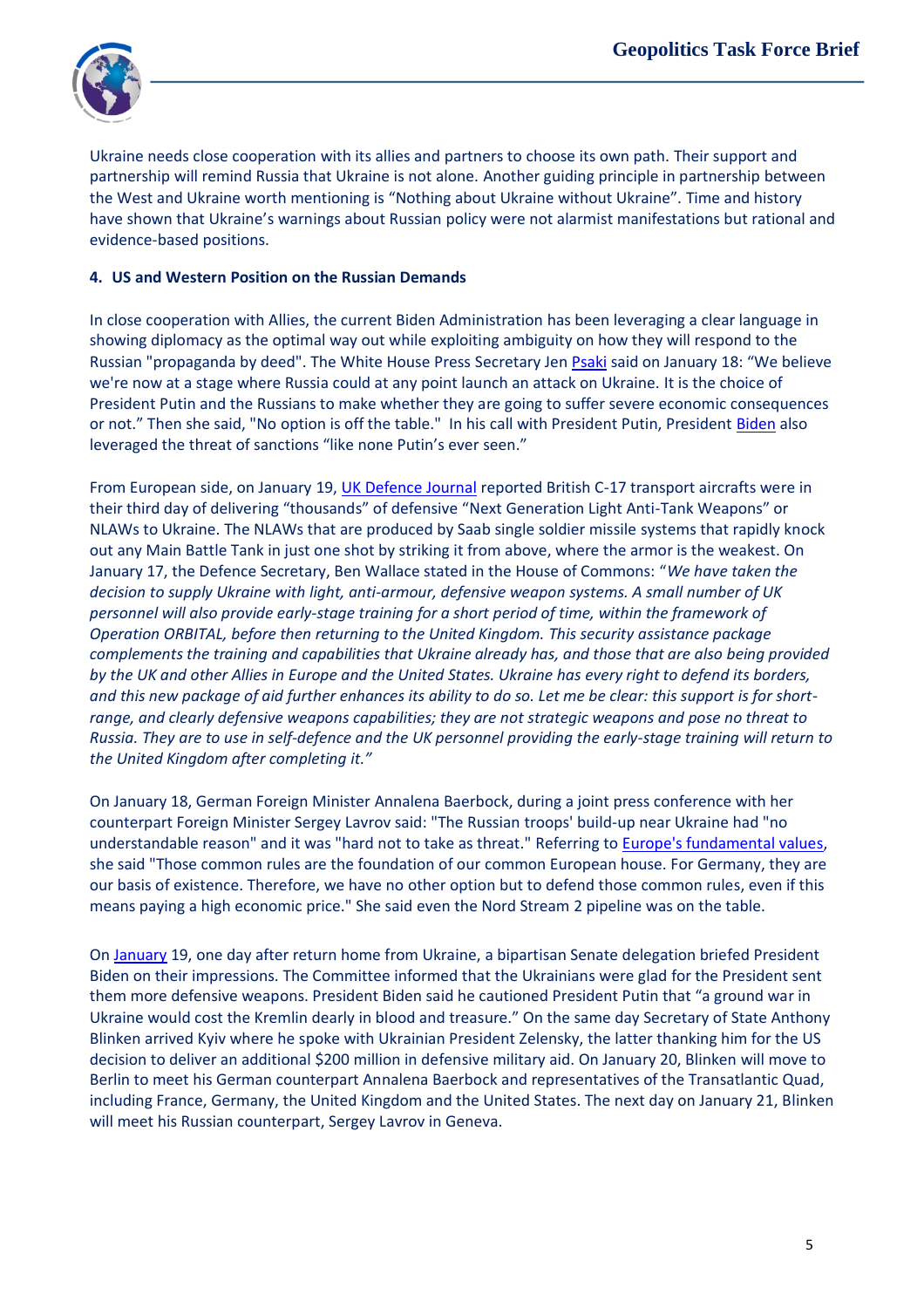

There is need for a strong US leadership in orchestrating Western response to the Russian demands and dissipating concerns in various European capitals against consequences in case diplomacy fails. The Biden Administration has so far seems well positioned to bring together major European powers in this regard. Still, the result is to be seen.



Figure 1. Screenshot of flight tracking software showing two British C-17s in flight at various part of their journeys to and from Ukraine (Source[: UK Defence Journal\)](https://ukdefencejournal.org.uk/third-day-of-british-weapon-flights-to-ukraine/)

#### **5. Europe's Position**

It is not a secret that Ukraine has a very special place for the EU among other neighbouring countries and the EU wants to develop deep and comprehensive relations with Ukraine. The relations started as early as 1998, when the **Partnership and Co-operation Agreement** entered into force. This agreement is succeeded by an **Association Agreement** and a complementary **Deep and Comprehensive Free Trade Agreement** for further economic integration and political association.

However, the absence of political will and unity in the EU on Common Foreign and Security Policy (CFSP) in general, hinders EU to defend its external interests (like those in Ukraine) in a bunch of policy areas other than trade & economy. Despite the rhetoric that the EU, contrary to NATO, has a wide range of instruments, it is not supported with evidence.

To illustrate, the EU has vigorously and decidedly launched a set of restrictive measures and sanctions as soon as Russia annexed Crimea in 2014. Apart from adding a few more entity and person, the EU has only been extending the restrictive measure[s regularly.](https://www.consilium.europa.eu/en/policies/sanctions/ukraine-crisis/history-ukraine-crisis/) Moreover, the extensions became more and more difficult with several member states reluctant to continue with the sanctions regime against Russia[, prioritizing](https://www.europeanleadershipnetwork.org/commentary/friend-or-foe-mapping-the-positions-of-eu-member-states-on-russia-sanctions/) mostly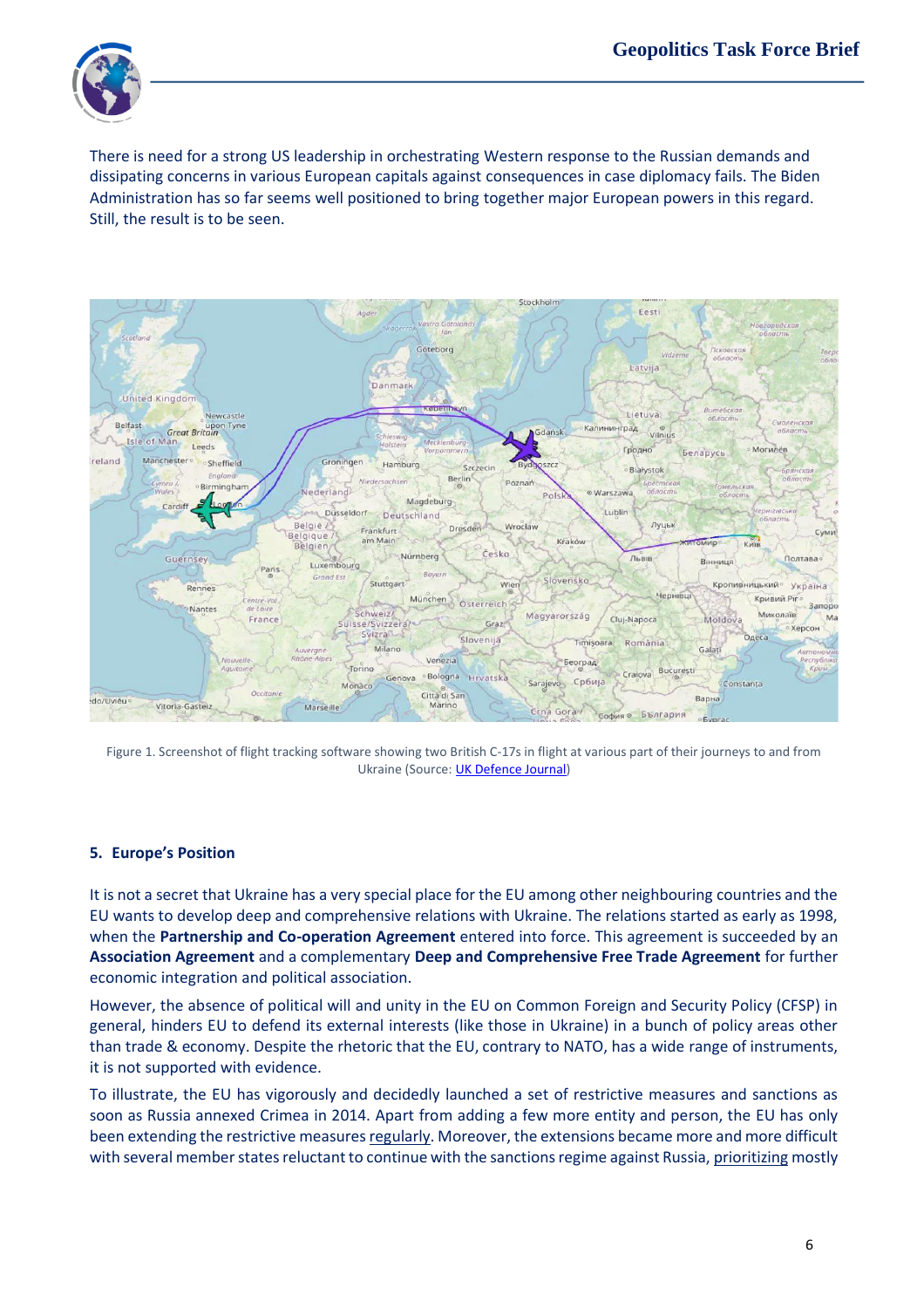

their national economic (Netherlands), energy (Germany-NordStream2), cultural/religious (Hungary/Greece) or other interests with Russia.

This political disunity weakens EU's hands in its claim to be a global actor. Russia manipulates the absence of unity & one voice and opt engaging with the Member States instead of the EU institutionally. In a striking example, Russia exploited EU HR/VP Joseph Borell's controversial visit to Moscow with harsh and undiplomatic rhetoric in the [press brief,](https://www.politico.eu/article/borrell-stands-by-as-lavrov-calls-eu-unreliable-partner/) to further weaken the EU as an institution.

Although Ukraine's territorial unity and security are very much intertwined with that of Europe, the EU seems to have been already delegated European security to NATO, contrary to the discussions around "Strategic Autonomy". Delegating it to NATO (read it as the US) might be understandable following WWII and during Cold War. Nevertheless, the EU should pursue a more nuanced and independent role for its security.

To sum up, the EU has to make full use of its instruments (other than trade and economy) to de-escalate the situation, or it will have to follow the US actions not to face the consequences on its own.

#### **6. Energy Card**

Russia is one of the Big Three -the others being the US and Saudi Arabia- in petroleum production globally. In terms of natural gas, it is the largest exporter and the second-largest producer, following the US. The energy giant answers to 41.1 percent of the [European gas needs.](https://ec.europa.eu/eurostat/cache/infographs/energy/bloc-2c.html#carouselControls?lang=en) 16.2 percent of the remaining is exported from Norway, and 7.6 and 5.2 percent from Algeria and Qatar respectively, in LNG form. Natural gas makes up 27 percent of European energy consumption and as such Russia's share in overall European energy production is around 12 percent. So, the question of "what happens in case Russia shuts gas flows to Europe in case the latter takes a hard stance in the eventuality of incursion into Ukraine?" makes European leaders think twice before calibrating their response.



Figure 2. EU Imports of Natural Gas (Source: **Eurostat**)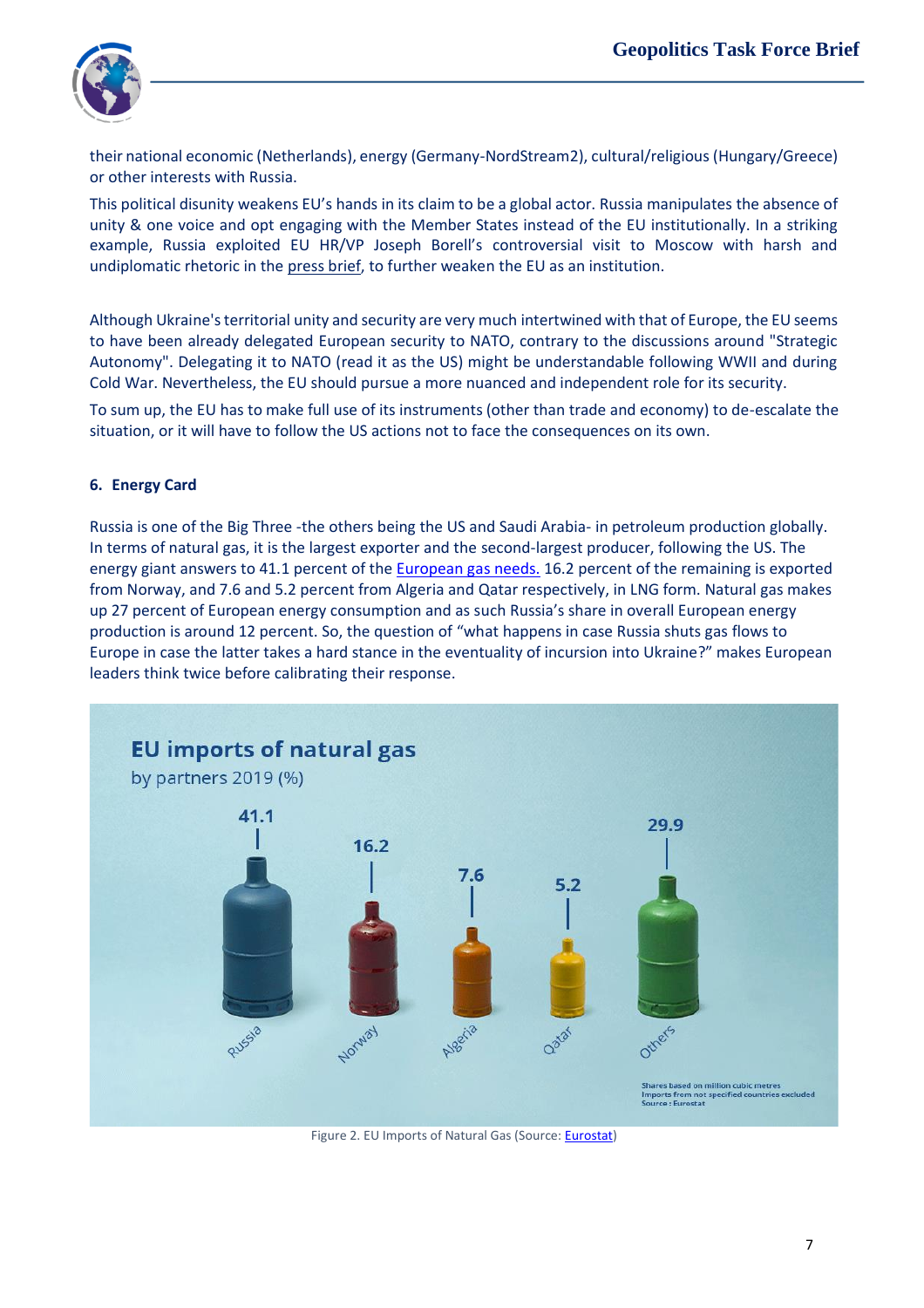

In the past decade, the EU smartly implemented some principles that turned Europe into a single gas market where sellers and buyers meet instead of the previous regime of long-term energy commitments coming with building up pipelines that increased dependency on one energy supplier. With the annulation of destination clauses and the linking of pipelines, shifting gas from one buyer to another has contributed to this.<sup>3</sup>

Other elements of EU strategies include [diversification of suppliers](https://www.economist.com/the-economist-explains/2021/10/27/could-europe-manage-without-russian-gas) that include building up the Southern Gas Corridor planned to carry Azeri gas to Europe. Its European leg, Trans Adriatic Pipeline became operational with annual transport capacity of 10 bcm of gas in 2020. Other projects include a 1900 km pipeline connecting 20 bcm of Israeli gas to Europe.

LNG has been an option. EU has promoted building up of LNG terminals. Addition of new terminals across Europe totaling to more than 30 has contributed to lessening energy dependency. Construction of more terminals is under way. The US has been keen to present itself as an alternative supplier of LNG to decrease European dependency on Russian gas. Former President [Trump](https://www.economist.com/the-economist-explains/2021/10/27/could-europe-manage-without-russian-gas) is cited to have boasted of supplying allies with *"molecules of US freedom."* As more European states build new LNG terminals, LNG becomes an option that more policymakers revert to. This replacement for Russian gas though contributing to lesser dependence, is costly.

According to [Enerdata,](https://yearbook.enerdata.net/natural-gas/balance-lng-trade-world.html) 2020 saw a 24 percent surge in US LNG exports and 9.7 percent in Australian. The year also witnessed a 4.4 percent growth in Asian LNG imports due to rise in LNG imports in China and India (+12 percent and +8.6 percent) offsetting lower imports by Japan and South Korea (-3.7 percent and -1.9 percent respectively), due to increased share of nuclear and renewable in their respective energy mix. The latter trend was observed in EU with a 7.6 percent decline due to decline by -16 percent in France and -6 percent in Spain. This decline was possible due to increased share of renewables, reducing gas-fired power generation. This continuing increase in LNG production clearly shows a new potential for Europe to exploit. By incentivizing its LNG with advantageous price for European Allies, the US can help reduce European dependency on Russian gas, a fact that it has been warning for long now.

In petroleum, the market is already flexible and allows for maneuver and as such does not require mentioning here. Russian dominant share with 26.9 percent of European oil imports can be overcome by reverting to other suppliers.

<sup>3</sup> Daniel Yergin, The New Map: Energy, Climate and The Clash of Nations, Penguin Books, 2021, p.86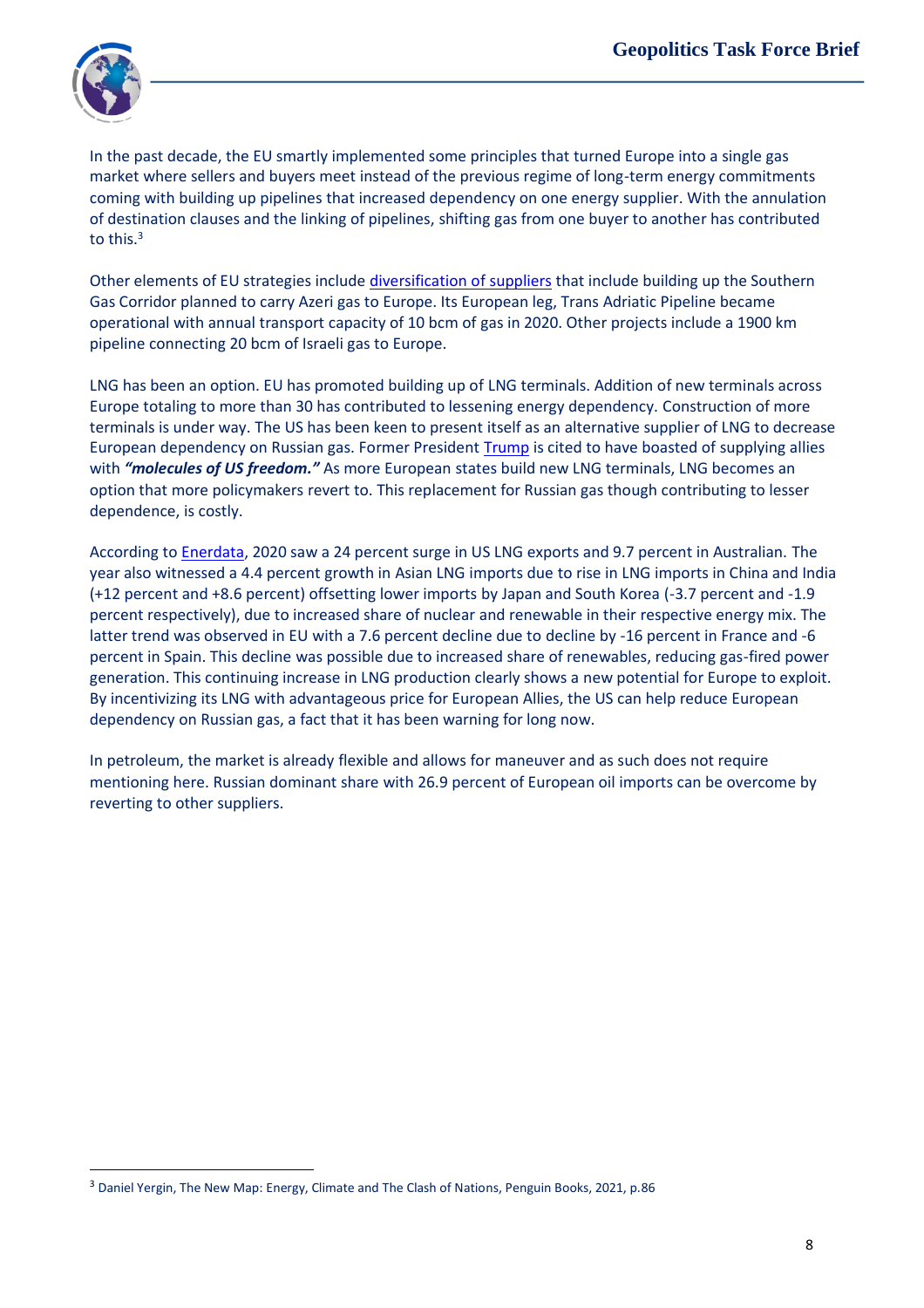



Figure 3. EU Imports of Crude Oil (Source[: Eurostat\)](https://ec.europa.eu/eurostat/cache/infographs/energy/bloc-2c.html#carouselControls?lang=en)

Overall, the European trends in regulation of the energy market, diversification of suppliers and supply routes, increase of share of renewables in national energy mix, and increased role for LNG have been steps in the right direction to alleviate dependency on Russian gas. Yet, as we observed in the case of Russian decreasing level of gas to Europe after the rise in energy prices last winter, Europe is still dependent on Russian gas, and it cannot find direct alternatives immediately. An agreement with the US especially that exported 56.8 bcms of [LNG](https://yearbook.enerdata.net/natural-gas/balance-trade-world-data.html) in 2020 can be the first step until renewables catch up with the need in optimal prices.

## **STRATEGIC FORESIGHT**

In any eventuality, this latest escalation will have far-reaching repercussions, extending Ukraine. Europe and the US, although having been on constant watch, have felt closely heard and felt Russian worldview and concerted efforts to reshape global security landscape fundamentally, yearning for the Cold War era. In this troubled time, NATO has proven its value for Eastern European Allies and the need for greater military spending to secure Europe has become clear. Europe is now cognizant of its limitations in speaking in one voice. It is likewise aware of the cost of dependency on Russian gas, an issue that has been time and again repeated by each US Administration.

As for the issue at hand, President Putin does not seem willing to back down his demands. Hence ill decisions and their repercussions might lie ahead through the coldest and darkest days of the Cold War, as Denmark's Foreign Minister Jeppe Kofod [said.](https://edition.cnn.com/2022/01/15/politics/putin-russia-ukraine-border/index.html) Russia will highly likely continue to exploit the Western camp inertia and fear of losing comfort zone, and accordingly insist on taking a guarantee on the paper. It seems that Russia do not want to pursue diplomacy at all, instead, with hard balancing, it is preparing for every eventuality which ensures Russian psychological and decision superiority against the West. It won't be a surprise if this path is ended up with Ukrainian neutrality in the most probable scenario, or a new limited war and frozen conflict in the most dangerous scenario.

If the diplomacy or deterrence fails or if one side intentionally escalates the crisis, we might face a new Russian invasion employing distinct features from the first invasion. Instead of protracted hybrid warfare as